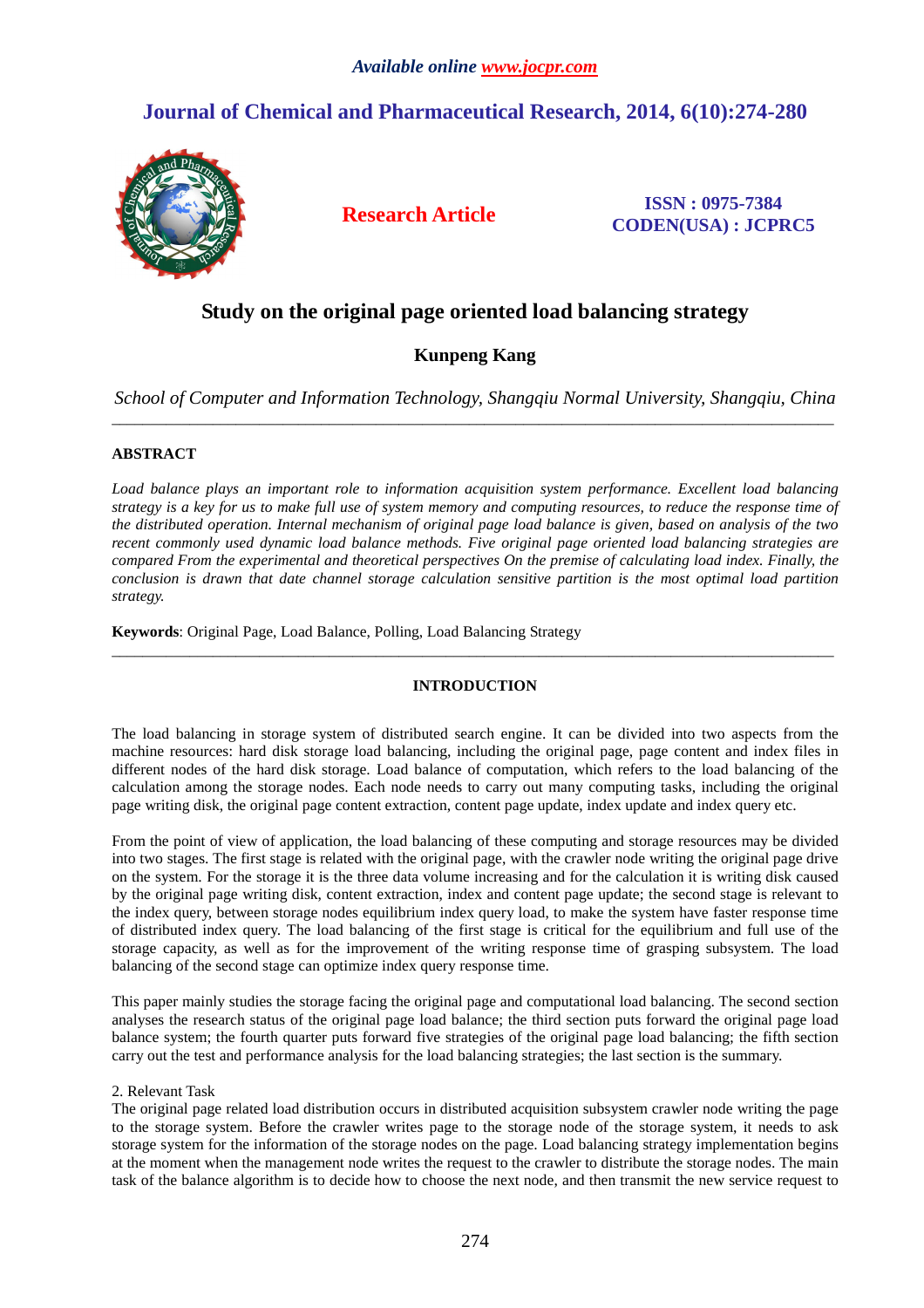it. A good load balance algorithm is not omnipotent; generally speaking it is closely linked with application scene. So we should consider the equalization algorithm comprehensively according to the characteristics of the process and make use different algorithms and techniques [1] [2] [3]. At present, there are two commonly used dynamic load balance methods:

*\_\_\_\_\_\_\_\_\_\_\_\_\_\_\_\_\_\_\_\_\_\_\_\_\_\_\_\_\_\_\_\_\_\_\_\_\_\_\_\_\_\_\_\_\_\_\_\_\_\_\_\_\_\_\_\_\_\_\_\_\_\_\_\_\_\_\_\_\_\_\_\_\_\_\_\_\_\_*

# 2.1 Polling method

In a task queue node, every member has the same status. Polling method simply makes cycle selection in turn in this group. In load balancing environment, the algorithm will distribute new request next node in this node queue, so continuous, round and round. Each node is chosen in turn in equal status. Polling method activity is predictable, that is, each node's chance to be chosen is  $1/N$  (assuming there are N nodes). Polling method is the most simple and most easy implementation approach. This method doesn't consider the machine isomerism.

# 2.2 Load Index Method

Load index algorithm calculates nodal Load Index LI (Load Index) based on node current Load condition. The Load Index constitutes the Load priority queue of a storage node; it takes the team node from priority queues and forwards service request every time when the service request arrives. Load index is a dynamic estimate [4][5]. The disadvantage of this method is that the cost of the dynamic monitoring of load index and the calculation is too high.

# 3. The original page load balance system

The computation load of this part is the first two stages of three processing phases of storage node, namely the original page analysis storage and the content page processing. The content page processing needs to update the content page and index; storage load refers to the hard disk storage of three data, of which the storage of the original page accounts for more than 80% of the storage; the weight of original page load balance is maximum.

The first target of the load balance is that the storage capacity of the machine can be fully and balanced used, make full use of the system's hard disk storage space; secondly, the computing power is equalization, avoid calculation overloading of the node and make the whole storage system completes analyzing the received original page as soon as possible.

| Reply:202.118.236.1<br>Storage<br>Directory<br>crawler<br>Server<br>Storage<br><b>Request</b><br>t<br>news.sina.com.cn<br>Storage |                   |                          |                      |      |             |
|-----------------------------------------------------------------------------------------------------------------------------------|-------------------|--------------------------|----------------------|------|-------------|
| Information Form of Storage Node                                                                                                  |                   |                          |                      |      |             |
| Node                                                                                                                              | <b>IP</b> Address | Calculating<br>occupancy | Storage<br>occupancy | LI   | Other       |
| Number                                                                                                                            |                   | rate                     | rate                 |      | information |
| Node 1                                                                                                                            | 202.118.236.125   | 70%                      | 50%                  | 1.2  | $\cdots$    |
| Node 2                                                                                                                            | 202.118.236.136   | 70%                      | 50%                  | 1.15 | $\cdots$    |
| Node 3                                                                                                                            | 202.118.236.137   | 65%                      | 50%                  | 1.2  | .           |
| $\cdots$                                                                                                                          | $\cdots$          | $\sim$ $\sim$ $\sim$     | $\sim$ $\sim$ $\sim$ | .    | $\cdots$    |
|                                                                                                                                   |                   |                          | ە دە                 |      |             |

**Figure 1: The basic procedure of load balancing**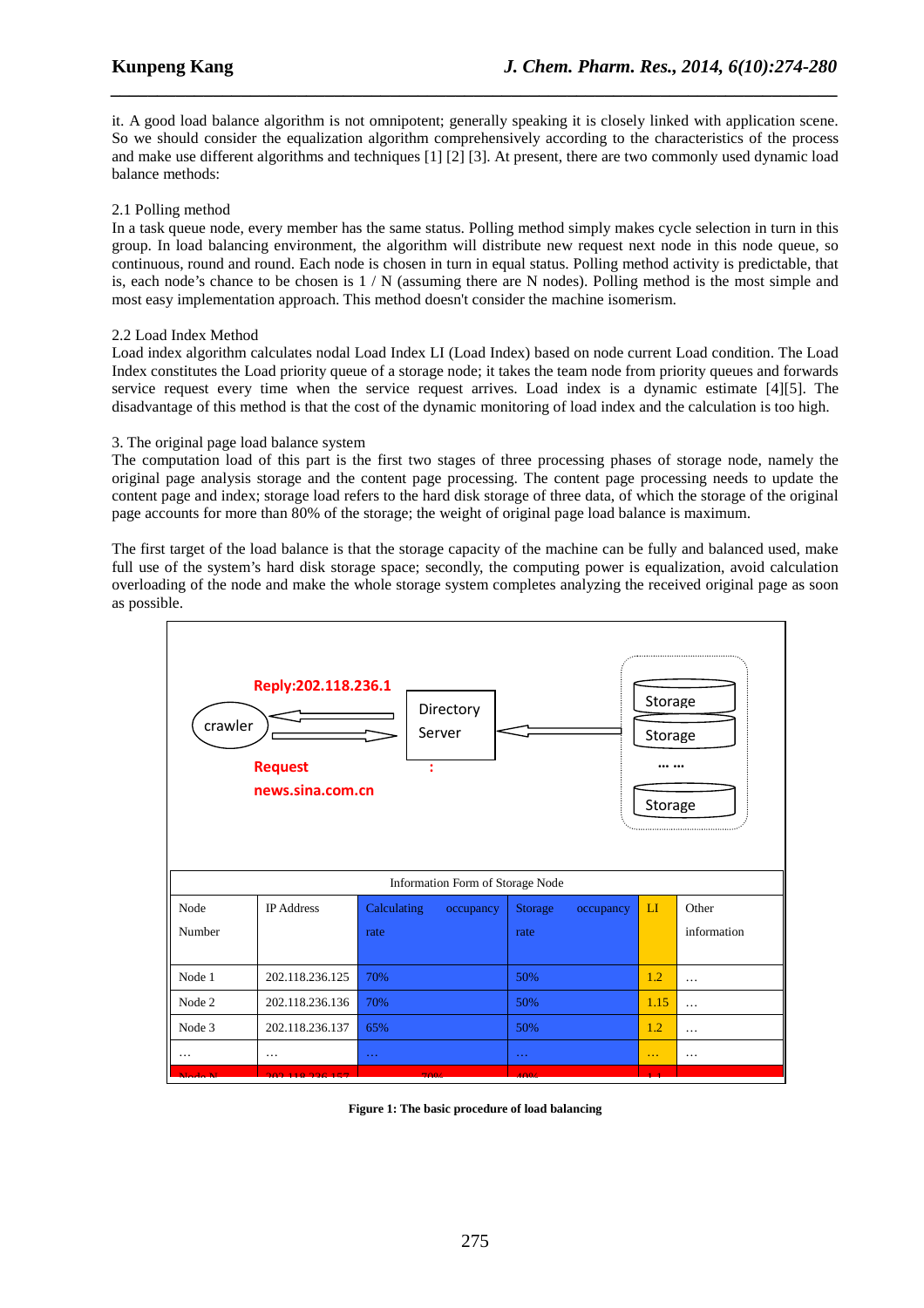| <b>Information Form of File directory</b> |                         |                     |  |  |
|-------------------------------------------|-------------------------|---------------------|--|--|
| <b>Date</b>                               | <b>Channel</b>          | <b>Storage Node</b> |  |  |
| 2012-08-17                                | News.sina.com.cn        | <b>Node 1</b>       |  |  |
| 2012-08-17                                | It.sohu.com.cn          | Node 2              |  |  |
| 2012-08-17                                | Sports.qq.com           | Node 3              |  |  |
|                                           |                         |                     |  |  |
| 2012-08-18                                | <b>News.sina.com.cn</b> | <b>NodeN</b>        |  |  |
| 2012-08-17                                | It.sohu.com.cn          | Node 4              |  |  |
| 2012-08-17                                | News.ifeng.com          | <b>Node 1</b>       |  |  |
|                                           |                         |                     |  |  |

*\_\_\_\_\_\_\_\_\_\_\_\_\_\_\_\_\_\_\_\_\_\_\_\_\_\_\_\_\_\_\_\_\_\_\_\_\_\_\_\_\_\_\_\_\_\_\_\_\_\_\_\_\_\_\_\_\_\_\_\_\_\_\_\_\_\_\_\_\_\_\_\_\_\_\_\_\_\_*

**Figure 2: The logic directory table** 

Figure 1 is the load balancing schematic diagram. First of all, grab subsystem's crawler inquiry storage unit; then load balancing module chooses the storage node of which the current load index being the smallest as the storage destination of this unit; At last, modifying figure 2 files in a directory information sheet, recording the unit storage information for subsequent query, and returning the unit storage node information to the crawler.

### 4. The Original Page Oriented Load Balancing Strategy

The isomerism of machine is not considered in Simple polling method; on the other hand, even the isomerism is considered, there are differences in size of the cells partitioned by task, in order to ensure the instantaneity of the information collection, we can't make the big unit write request after the cache. There is great uncertainty as long as the storage unit is big enough.

The premise of load index method is to designate the distributed system a load index which can correctly reflect current load condition of the system. The definition of the load index is critical. Literatures[4] suggest using resource utilization rather than resources queue length as the load index. Besides, in the distributed applications, processing memory, hard disk, CPU and I/O etc will affect the overall speed. It is more practical to define the composite load index comprehensively according to the nature of the task [6].

To balance the relevant storage and computational load of the original page, we considered the overall effect of the size of the load cell, load balance method, load information acquisition and load balancing algorithm for storage system, and designed a variety of load balance methods. In each method, the load index is defined (polling method after considering machine isomerism transmitting into load index method, just without dynamic monitoring load information).

#### 4.1 Page Round Partition

Page Round Partition P - RP (Page Round Partition) method regards the original Page as the load partition unit, proportionally distributes load according to the initial storage capacity of each storage node. It does not take the balance of computing power into consideration. Its load index calculation is shown as follows:

$$
LI_i(t) = \frac{pages_i(t)}{S_i}
$$

In the formulation,  $pages<sub>i</sub>(t)$ means at the moment t, the page numbers that the storage node i has received, Si refers to the hard disk storage capacity of storage nodes*i* . This method hypothesizes that the page size is equal, due to the huge number of pages and pages being small files. The equalization of the number of page represents the equalization of the storage capacity, so it can balance capacity load very well. But this strategy brings much metadata traffic and yuan data storage to management node. Because the number of the page in the system memory is large, management node cannot stand these loads.

### 4.2 Channel Round Partition

Channel round partition C - RP (Channel Round Partition) method regards Channel as load partition unit, proportionally distributes load according to initial storage capacity of each storage node, and not take the balance of computing power into consideration. Its load index calculation is as follows:

$$
LI_i(t) = \frac{channels_i(t)}{S_i}
$$

In the formulation,  $\hat{channels}_i(t)$  means at the moment, the channel numbers that the storage node  $^i$  has received,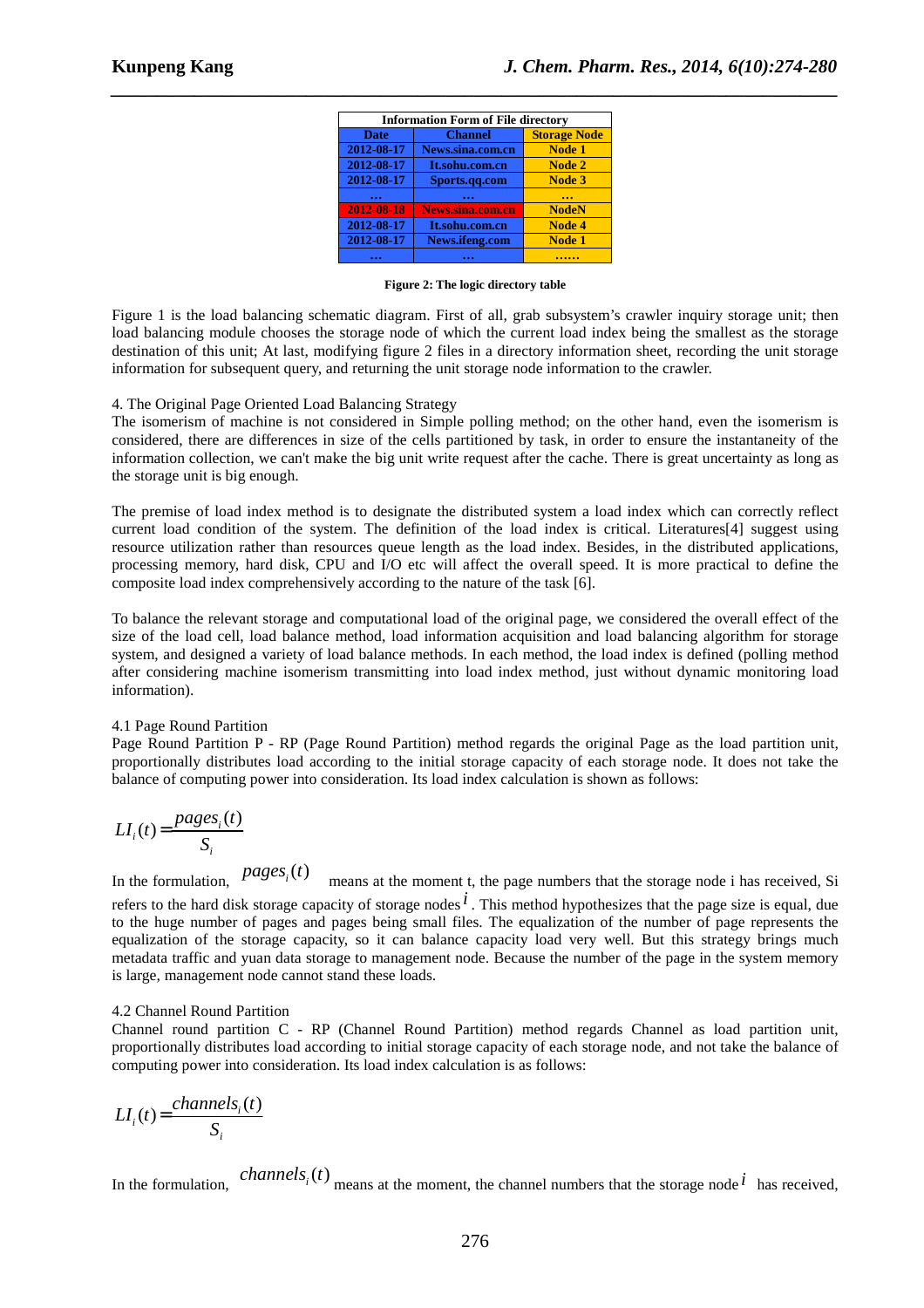Si refers to the hard disk storage capacity of the storage nodes*i* . This method hypothesizes the channel size is equal, and its load is uneven because the channel number is not large and the sizes are different; on the other hand, its load difference will become worse with the passage of time because once a channel is assigned to a node, the data that the channel later grabs will be stored in this node, then the original load difference will become greater with time goes on. But the related operations of page content of this method can only be carried out in the machine, making the whole system simple in design.

*\_\_\_\_\_\_\_\_\_\_\_\_\_\_\_\_\_\_\_\_\_\_\_\_\_\_\_\_\_\_\_\_\_\_\_\_\_\_\_\_\_\_\_\_\_\_\_\_\_\_\_\_\_\_\_\_\_\_\_\_\_\_\_\_\_\_\_\_\_\_\_\_\_\_\_\_\_\_*

#### 4.3 Channel Date Round Partition

Channel Date Round Partition CD - RP (Channel Date Round Partition) methods regards the day Channel as load partition unit, proportionally distributes load according to the initial storage capacity of each storage node. It does not take the balance of computing power into consideration. Its load index calculation is as follows:

$$
LI_i(t) = \frac{DateChannels_i(t)}{S_i}
$$

In the formulation the  $DateChannels_i(t)$  refers to the day channel number stored by the storage node  $i$  at the

moment of <sup>t</sup>,  $S_i$  refers to the hard disk storage capacity of storage node <sup>i</sup>. This method hypothesizes that the size of day channel is equal, though there is great difference between the channel sizes, day channel number is large, and at the same time C - RP load deterioration does not exist. The same big channel data will be stored in different nodes on different dates, and the effect of load balance is good. But the same channel is divided into different storage nodes. In the operation of the content page it needs to transmit in different nodes in order to have a judgment of new content.

#### 4.4 Channel Date Storage-Sensitive Partition

Channel Date Storage-Sensitive Partition CD - SSP (Channel Date Storage - Sensitive Partition) method regards Channel date as load partition unit, measuring the disk occupation of storage nodes real time, distributing load unit to those machines of which the disk occupation rate is low. Its load index calculation is as follows:

$$
LI_i(t) = \frac{S_i^{used}(t)}{S_i}
$$

In the formulation,  $S_i^{used}(t)$  refers to the data quantity stored by the storage node *i* at the moment *t*; Si refers to the storage capacity of hard disk of storage nodes*i* . This method distributes load according to the storage occupation rate on the basis of CD - RP, which reflects the storage load condition of nodes. But in addition to the shortcoming CD - RP, the management node needs to real-time monitoring disk's occupation quantity of the storage nodes , to increase the load balance mechanism expense.

#### 4.5 Channel Date Storage-Compute-Sensitive Partition

Channel Date Storage-Compute-Sensitive Partition CD - SCSP (Channel Date Storage - Compute - Sensitive Partition) method regard Channel date as load partition unit, real-time measuring the Storage nodes disk and computational load, calculating the comprehensive load index, assigning load unit to lower index. Its load index calculation is as follows:

$$
\begin{cases}\nLI_i(t) = K & \rho_i^S(t) \ge RT_s \lor \rho_i^C(t) \ge RT_c \\
LI_i(t) = u_1 \rho_i^S(t) + u_2 \rho_i^C(t) & \rho_i^S(t) < RT_s \land \rho_i^C(t) < RT_c \land \rho_i^C(t) \ge RT_c / 2 \\
LI_i(t) = u_1 \rho_i^S(t) & \text{others}\n\end{cases}
$$

$$
\rho_i^S(t) = \frac{S_i^{used}(t)}{S_i}
$$
 is the hard disk occupancy rate of storage nodes  $i$  at the moment of  $t$ ; 
$$
\rho_i^C(t) = \frac{C_i^{used}(t)}{C_i}
$$

refers to the calculation occupancy rate of storage node  $\ell$  at the moment  $t$ ;  $u_1 \equiv u_2$  refers to storage and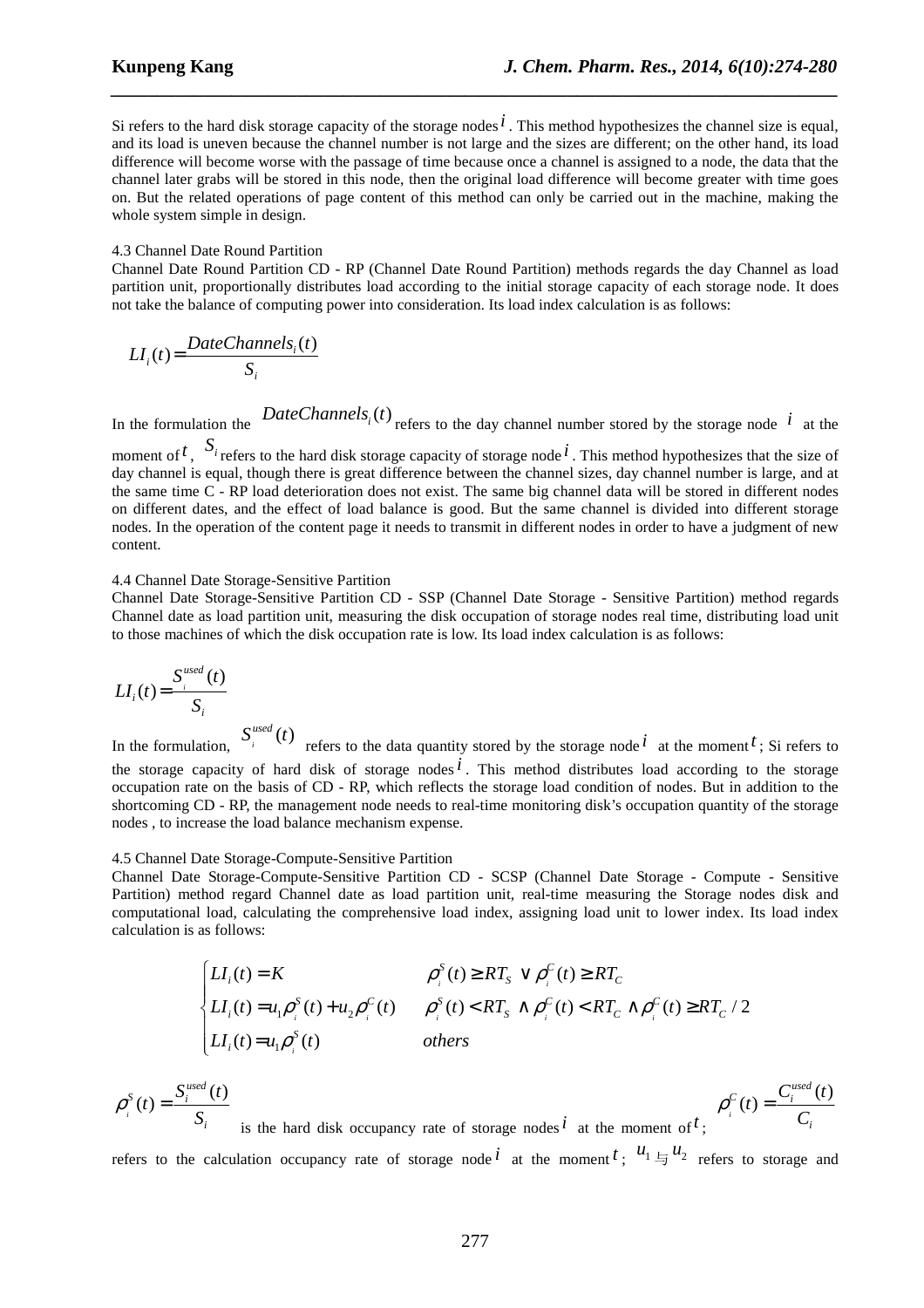calculating adjustment factor Respectively, equally large;  $RT_s$  *RT<sub>S</sub>* is storage and computing occupancy rate threshold Respectively, being less than and close to 1;  $K$  is a very large Number, on behalf of overload. When the node calculates or memory occupancy rate is more than threshold, the load index indicates overload; In the premise of not more than the threshold value, if the node calculation load up to more than half calculation threshold value, it will add the calculation load to load index, otherwise, it only takes capacity load as load index. This method adds calculation load regulation factor based on CD - SSP method, gives full consideration to the influence on the system load of storage and calculation. The shortcoming is load information acquisition quantity increases.

*\_\_\_\_\_\_\_\_\_\_\_\_\_\_\_\_\_\_\_\_\_\_\_\_\_\_\_\_\_\_\_\_\_\_\_\_\_\_\_\_\_\_\_\_\_\_\_\_\_\_\_\_\_\_\_\_\_\_\_\_\_\_\_\_\_\_\_\_\_\_\_\_\_\_\_\_\_\_*

## 4.6 dynamic load information acquisition

The premise to calculate load index is the load information acquisition, fast and simple load information acquisition mechanism ensures the timely and effective load index. The first three kinds of methods do not need to acquisition the dynamic load information, because management node has distribution unit of each node [7]. The later two strategies need to obtain dynamic load information: storage load and computational load.

Storage load is hard disk occupancy rate; each node obtains the disk occupation through the system call, and then takes the information real-time feedback to management node. Because the content page analysis is the most onerous link of storage node calculation. The computation load takes the original page cache data quantity to be analyzed of the storage nodes as the measurement, and takes the buffer occupancy rate as calculating load to sent to management node at true time.

# 5. Experiment

Since the Page Round Partition method is infeasible in actual deployment, we do not make further experimental analysis. This paper makes further experimental measurement with the later four methods about their equilibrium effect. Two experiments are carried out, and each experiment takes six days. In each experiment, the storage node is 8 , storage node operating system is Red Hat Enterprise Linux AS release 4. The former one isomorphism storage nodes, the machine's processing speed is the same between hard disk and CPU; the later one is heterogeneous storage nodes, the machine's processing speed is different between hard disk and CPU. No matter which group of machine, the network card is MB Enteric card, the size of cache area of content analysis is 1 G. At the end of the first day of each experiment, the load is recorded, and at the end of the sixth day, the load is recorded again. Coefficient of Variation is statistical mathematical concepts, its value is the mean square error divided by average of the statistic data, representing the distribution of the data. If the coefficient of variation is smaller, the difference between data is smaller, and the distribution is more average; on the contrary, if the difference is bigger, the distribution is uneven. In this paper, the load balance is measured, calculation or storage load of each machine is quantized, and then coefficient of variation of these values is calculated. By using load coefficient of variation we indicate storage system load balance. The load coefficient of variation is the smaller, the load is well-distributed. Statistics are made with three kinds of load Coefficient of Variation.

Storage load Coefficient of Variation (S - CV): Coefficient of Variation of hard disk space occupancy of all storage nodes, this value represents storage load distribution.

Computation load Coefficient of Variation (C - CV): Coefficient of Variation of content analysis buffer occupancy of all storage nodes, this value represents computation load distribution.

Total load Coefficient of Variation (T - CV): Average of S - CV and C - CV values, indicating total load distribution of system.

This paper made statistics on the distribution of date channel partition unit. Figure 3 is date channel data distribution, comparison is made between its distribution and random data distribution.

In random data, median and mean is nearly equal; coefficient of variation of all values is 0.5, well-distributed. in the actual date channel data, small channels are many, the greater the channel, the sparser the distribution; the coefficient of variation of all the values is large, up to 2.9; The median value is much smaller than the mean, indicating the date tends to the small. The difference between maximum and minimum of the actual date channel data is great; the biggest reach 2G, and the minimum is 100 k.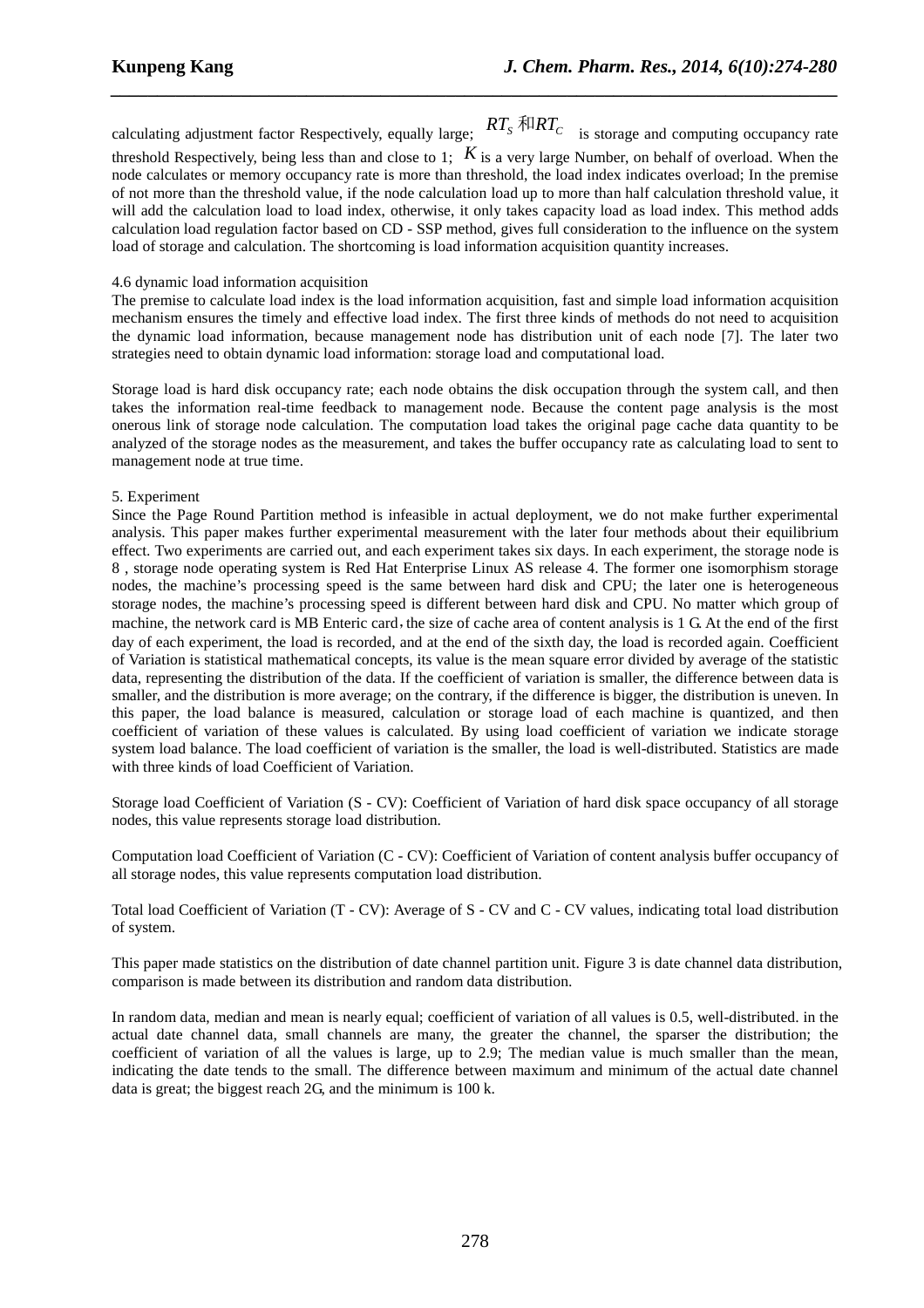

**DayChannel Size Distribution** 

*\_\_\_\_\_\_\_\_\_\_\_\_\_\_\_\_\_\_\_\_\_\_\_\_\_\_\_\_\_\_\_\_\_\_\_\_\_\_\_\_\_\_\_\_\_\_\_\_\_\_\_\_\_\_\_\_\_\_\_\_\_\_\_\_\_\_\_\_\_\_\_\_\_\_\_\_\_\_*

**Figure 3: The data distribution of the unit of channel date** 

Figure 4 and figure 5 are the result of the first group of experiments. With C - RP method, storage load is deterioration, the effect of long-term operation is the worst; with CD - RP method, although the load coefficient is larger in the first day, it declined in six day, which is the adjustment by the Date Channel Partition ; C - RP and CD - RP are two methods based on the storage round, S - CV is much greater compared with non-round method; CD - SSP method and CD - SCSP method are the most load balanced, they are almost the same. CD - SCSP method is a little better in the calculation of loading. With CD - SSP method, the main reason for calculating the coefficient of variation is the isomorphism of machines, the result of storage balance is that the calculation is nearly equal for each machine (calculation is written by the original page drive).



Figure 6 and figure 7 are the results of the second set of experiment. Compared with the first set of experiments, the C - CV of this group of data of the former three methods is particularly big, because with the former three methods it only carries out storage load balancing, without considering computation load, to make the machine calculation overload, which will as a result increase the crawler writing response time. CD - SCSP method still has the least load coefficient of variation, although its  $S - CV$  is bigger than CD - SSP, its C - CV is much smaller, and in CD - SCSP method, S - CV and C - CV both are about 0.3. The system can accept this uneven load.

Shown by the comparison of two groups of the experiments, CD - SCSP method has the most equilibrium computing and storage load distribution in both isomorphism and heterogeneous fleet. CD - SSP method takes the second place, and in the heterogeneous network it could form serious uneven distribution of calculation. Round method performs the worst.